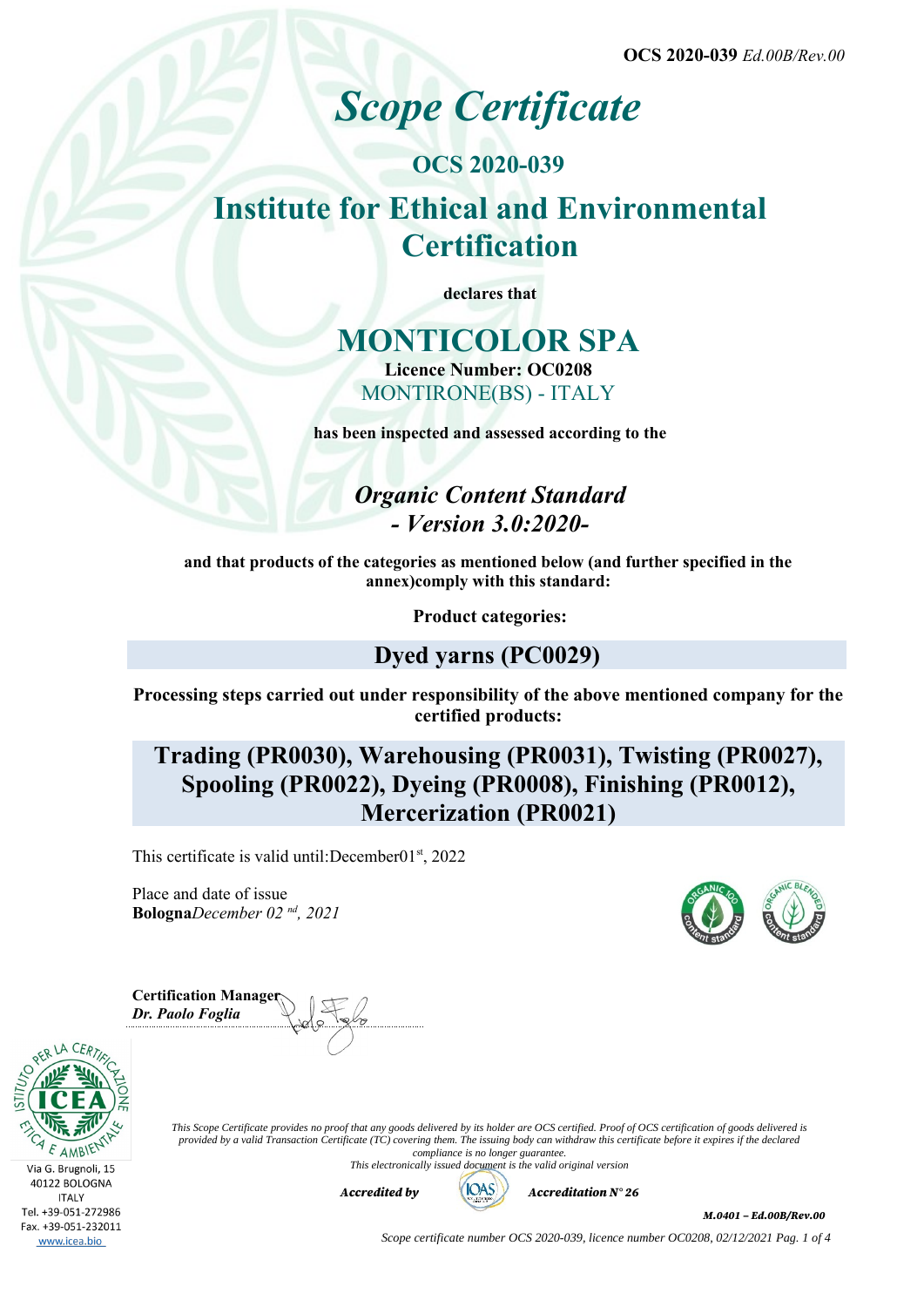**OCS 2020-039** *Ed.00B/Rev.00*

### *Certified entity:* **MONTICOLOR SPA**

**Organic Content Standard**

#### **Annex to certificate no.: OCS 2020-039**

In specific the certificate covers the following products:

| <b>Products</b>     |                                                                                                                                                 | <b>Material Composition</b>                                                                      |                                                | Label grade |
|---------------------|-------------------------------------------------------------------------------------------------------------------------------------------------|--------------------------------------------------------------------------------------------------|------------------------------------------------|-------------|
| Category            | Product details                                                                                                                                 | Fibre                                                                                            | $\frac{0}{6}$                                  |             |
| Dyed yarns (PC0029) | Super combed yarns (Super<br>combed yarns PD0068) [Filati]<br>greggi e tinti in mischia<br>cotone biologico e<br>poliammide]                    | Cotton (RM0104)*<br>Polyamid (RM0182)                                                            | 82<br>18                                       | OCS Blended |
| Dyed yarns (PC0029) | Carded yarns (Twisted yarns<br>PD0067) [Filati greggi e tinti<br>in mischia cotone biologico e<br>poliammide]                                   | Cotton $(RM0104)^*$<br>Polyamid (RM0182)                                                         | 70<br>30                                       | OCS Blended |
| Dyed yarns (PC0029) | Carded yarns (Twisted yarns<br>PD0067) [Filati greggi e tinti<br>in mischia cotone biologico,<br>poliammide e elastan]                          | Cotton $(RM0104)*$<br>Polyamid (RM0182)<br>Elastane (RM0160)                                     | 74<br>25                                       | OCS Blended |
| Dyed yarns (PC0029) | Carded yarns (Twisted yarns<br>PD0067) [Filati greggi e tinti<br>in mischia cotone biologico.<br>viscosa, cotone, cashmere<br>riciclato e seta] | Cotton $(RM0104)^*$<br>Viscose (RM0238)<br>Cotton (RM0102)<br>Cashmere (RM0020)<br>Silk (RM0065) | 45<br>37<br>10<br>5<br>$\overline{\mathbf{3}}$ | OCS Blended |

\* from organic agricolture

Place and date of issue **Bologna***December02nd, 2021*



**Certification Manager** *Dr. Paolo Foglia*